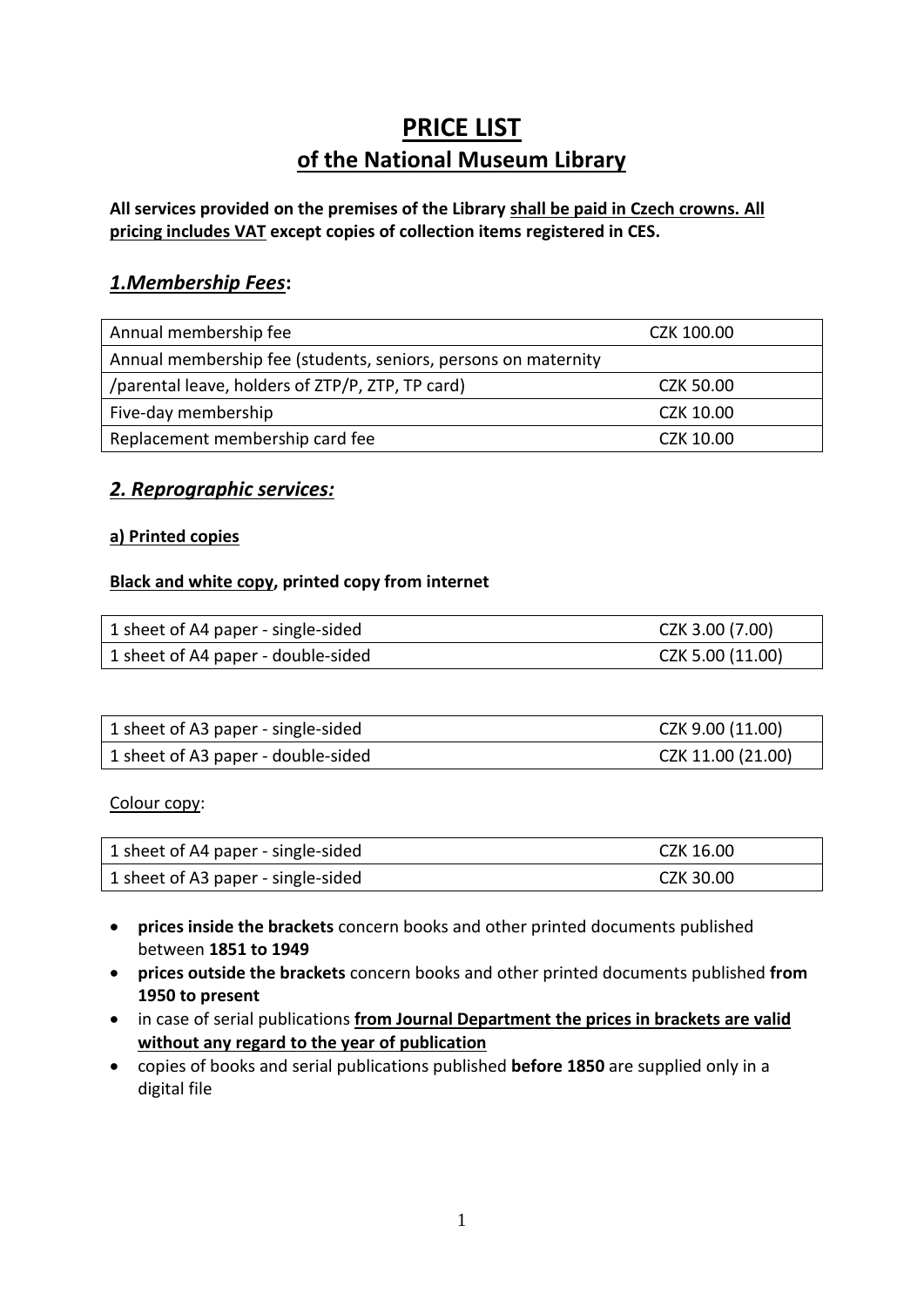#### **b) Digital copies:**

images of **books and serial publications published before 1850**, images of **manuscripts and special collections** regardless of the year of publication.

**Copies for academic purposes** are supplied in **190 DPI resolution**, 1:1 ratio and a JPG format.

Copies for **publication and exhibition purposes** are supplied in **300 or 400 DPI resolution,** a JPG or a TIFF format. 600 DPI resolution is converted from 400 DPI.

#### **Base price for 1 scan / image**

| 190 DPI 1 scan / image | CZK 15.00 |
|------------------------|-----------|
| 300 DPI 1 scan / image | CZK 30.00 |
| 400 DPI 1 scan / image | CZK 40.00 |

**Flat-fee prices** for digitization of the entire **document** (manuscripts, early printed books) **are set according to the number of scans and number of DPI.**

| <b>190 DPI</b>      |                       |
|---------------------|-----------------------|
| 1 - 300 scans       | flat-fee CZK 1500.00  |
| 301 - 400 scans     | flat-fee CZK 1700.00  |
| 401 - 500 scans     | flat-fee CZK 1900.00  |
| $501 - 700$ scans   | flat-fee CZK 2.100.00 |
| more than 701 scans | flat-fee CZK 2500.00  |

| <b>300 DPI</b>      |                      |
|---------------------|----------------------|
| 1 - 300 scans       | flat-fee CZK 2100.00 |
| 301 - 400 scans     | flat-fee CZK 2400.00 |
| 401 - 500 scans     | flat-fee CZK 2700.00 |
| $501 - 700$ scans   | flat-fee CZK 3000.00 |
| more than 701 scans | flat-fee CZK 3300.00 |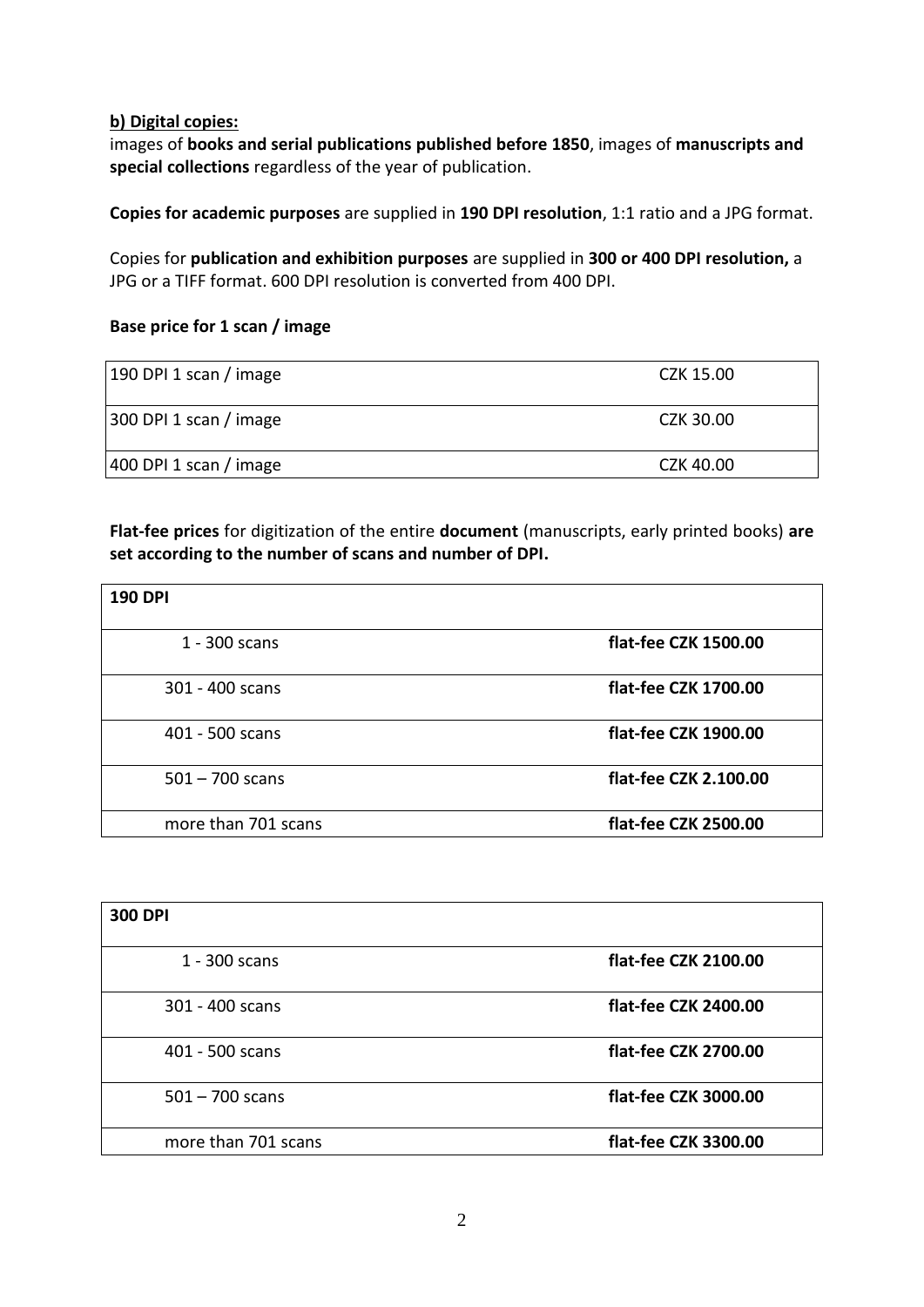| <b>400 DPI</b>      |                      |
|---------------------|----------------------|
| 1 - 300 scans       | flat fee CZK 2600.00 |
| 301 - 400 scans     | flat fee CZK 2900.00 |
| 401 - 500 scans     | flat fee CZK 4200.00 |
| $501 - 700$ scans   | flat fee CZK 4500.00 |
| more than 701 scans | flat fee CZK 4800.00 |

#### **Price of digital copy from Journal Department and Book culture Department**

| Base price of 1 scan without DPI distinction | <b>CZK 15.00</b> |
|----------------------------------------------|------------------|
|                                              |                  |

## *3. Publication permission fee*

All copies are supplied only for academic purposes. In case of their publication an agreement "*Contract to provide permission for one-time use of images"* and payment of the relevant fee is necessary. Publishing of copies for the scientific, educational, and promotional purposes of NM is exempted from the fee. For electronic publishing, only 190 DPI is allowed, the copy is watermarked.

## **Publication fee / 1 copy**

| Black and white copy                               | CZK 1000.00             |
|----------------------------------------------------|-------------------------|
| Colour copy                                        | CZK 2000.00             |
| Copy for exhibition                                | CZK 500.00              |
| Copy for exhibition: more than 30 copies           | CZK 15.000.00           |
| Per-minute of a black and white / colour film shot | CZK 3.000.00 / 4.000.00 |

Note: This Pricelist is based on the *Pricelist of the paid services and fees of the National Museum.*

# *4. Other services*

| Cotton gloves for studying parchment documents | CZK 20 $/$ 1 pair |
|------------------------------------------------|-------------------|
|                                                |                   |